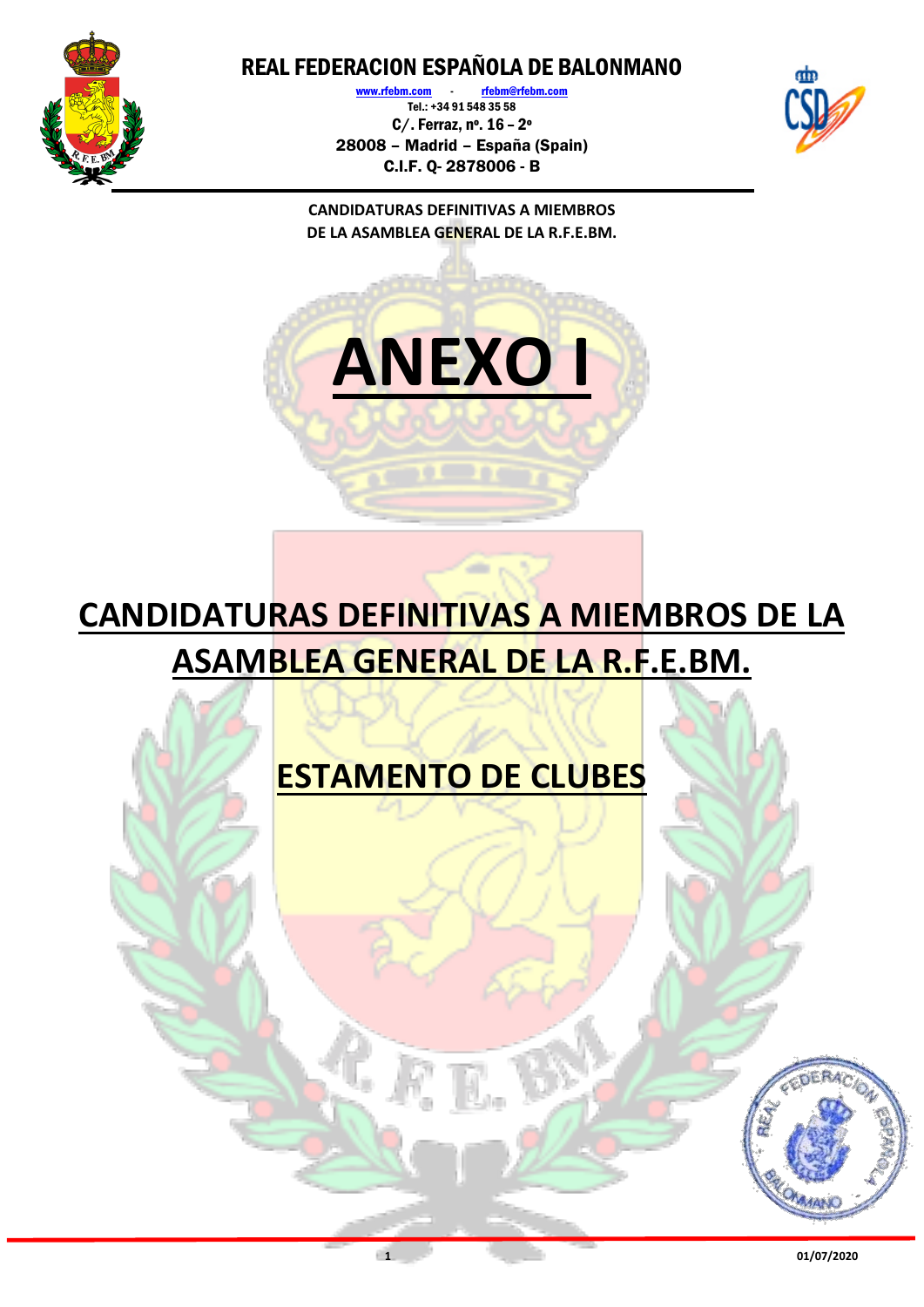

www.rfebm.com Tel.: +34 91 548 35 58 C/. Ferraz, nº. 16 – 2º 28008 – Madrid – España (Spain) C.I.F. Q- 2878006 - B



**CANDIDATURAS DEFINITIVAS A MIEMBROS DE LA ASAMBLEA GENERAL DE LA R.F.E.BM.**

# **CLUBES DE ÉLITE (9)**

- **BALONMAN ATLÉTICO GUARDÉS**
- **BERA BERA RT**
- **CLUB BALONMANO BENIDORM FOIETES**
- **CLUB BALONMANO FEMENINO MÁLAGA COSTA DEL SOL**
- **CLUB BALONMANO GRANOLLERS**
- **CLUB BALONMANO LA CALZADA**
- **CLUB BALONMANO PORRIÑO**
- **CLUB BALONMANO ZUAZO FEMENINO**
- **CLUB BALONMAN CANGAS**
- **CLUB DEPORTIVO BIDASOA**
- **C.D.E. SINFIN**
- **FUTBOL CLUB BARCELONA**
- **SOCIEDAD CULTURAL DEPORTIVO RECREATIVA ANAITASUNA**

### **CLUBES (26)**

#### **ANDALUCIA (2)**

- **ARS PALMA DEL RIO**
- **CLUB DEPORTIVO UNIVERSIDAD DE GRANADA**
- **CD. URCI ALMERIA**
- **CÓRDOBA DE BALONMANO**
- **CLUB BALONMANO LOS DÓLMENES**

#### **ARAGON (1)**

**A.D. BALONMANO DOMINICOS ZARAGOZA**

#### **BALEARES (1)**

**NO SE HA PRESENTADO CANDIDATURA**

#### **CANARIAS (1)**

**C.B. ZONZAMAS**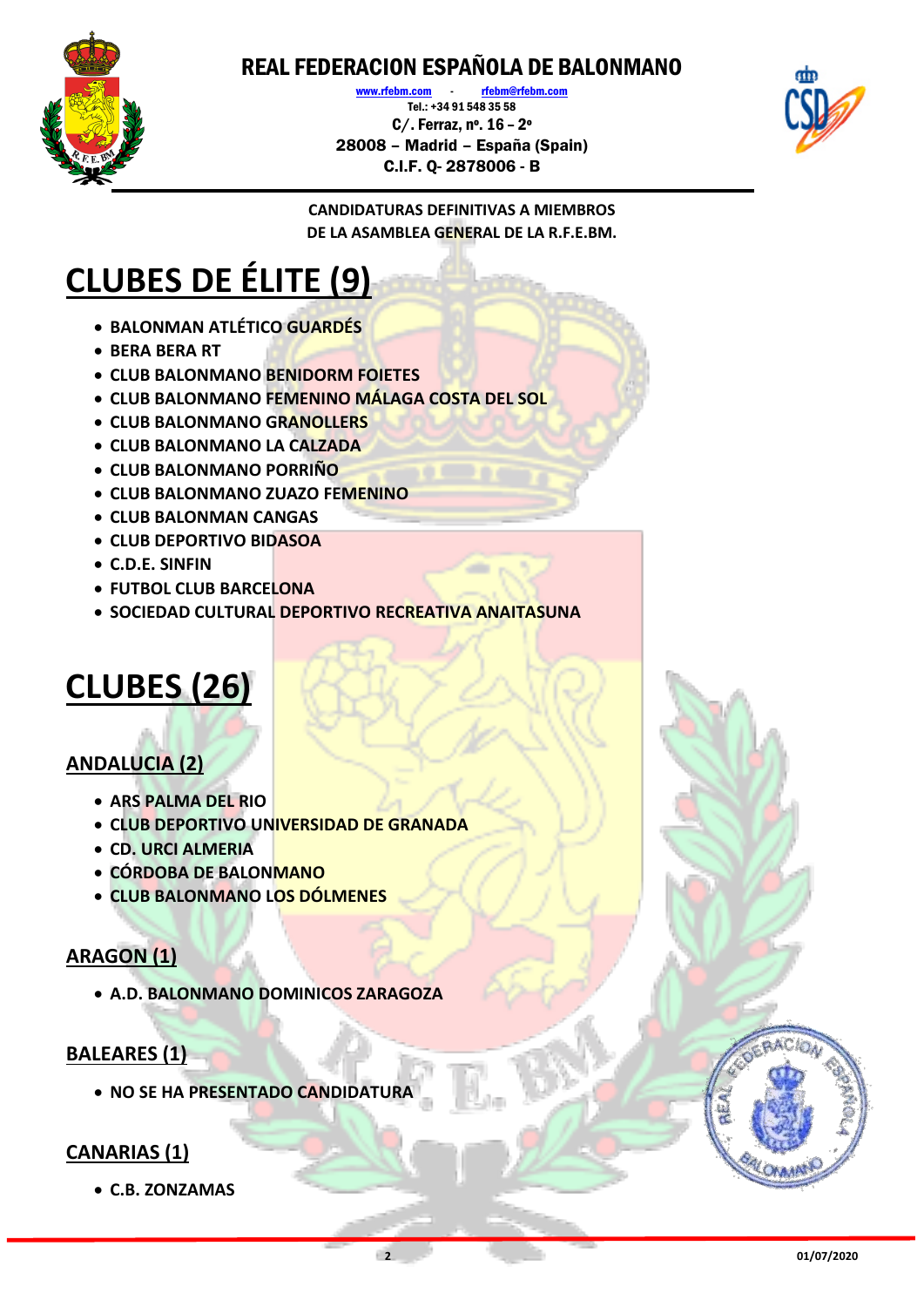

[www.rfebm.com](http://www.rfebm.com/) - [rfebm@rfebm.com](mailto:rfebm@rfebm.com) Tel.: +34 91 548 35 58 C/. Ferraz, nº. 16 – 2º 28008 – Madrid – España (Spain) C.I.F. Q- 2878006 - B



**CANDIDATURAS DEFINITIVAS A MIEMBROS DE LA ASAMBLEA GENERAL DE LA R.F.E.BM.**

#### **CANTABRIA (1)**

**C.D. TORREBALONMANO**

#### **CASTILLA Y LEÓN (2)**

- **CLUB BALONMANO VILLA DE ARANDA**
- **CLUB LEON BALONMANO (CLEBA)**

#### **CASTILLA LA MANCHA (1)**

- **C. D. BM ALARCOS CIUDAD REAL**
- **BALONMANO CASERÍO DE CIUDAD REAL**

#### **CATALUÑA (3)**

- **FUNDACIÓ HANDBOL ROQUEROL**
- **HANDBOL ADRIANENC**
- **HANDBOL SANT JOAN DESPI**

#### **EUSKADI (2)**

- **ELGOIBARKO SANLO EKT**
- **TRAPAGARÁN ESKUBALOIA K.T.**

#### **GALICIA (3)**

- **ASOCIACIÓN DEPORTIVA CARBALLAL BALONMANO**
- **BALONMAN CAÑIZA**
- **CISNE DE BALONMANO**
- **CLUB DEPORTIVO CULTURAL RIBEIRO**
- **CLUB LUCEROS**
- **ESCOLAS DE BALONMAN XIRIA**
- **SOCIEDAD ATLÉTICA REDONDELA (S.A.R.)**
- **SOCIEDAD DEPORTIVA TEUCRO**
- **UNIÓN BALONMAN LAVADORES**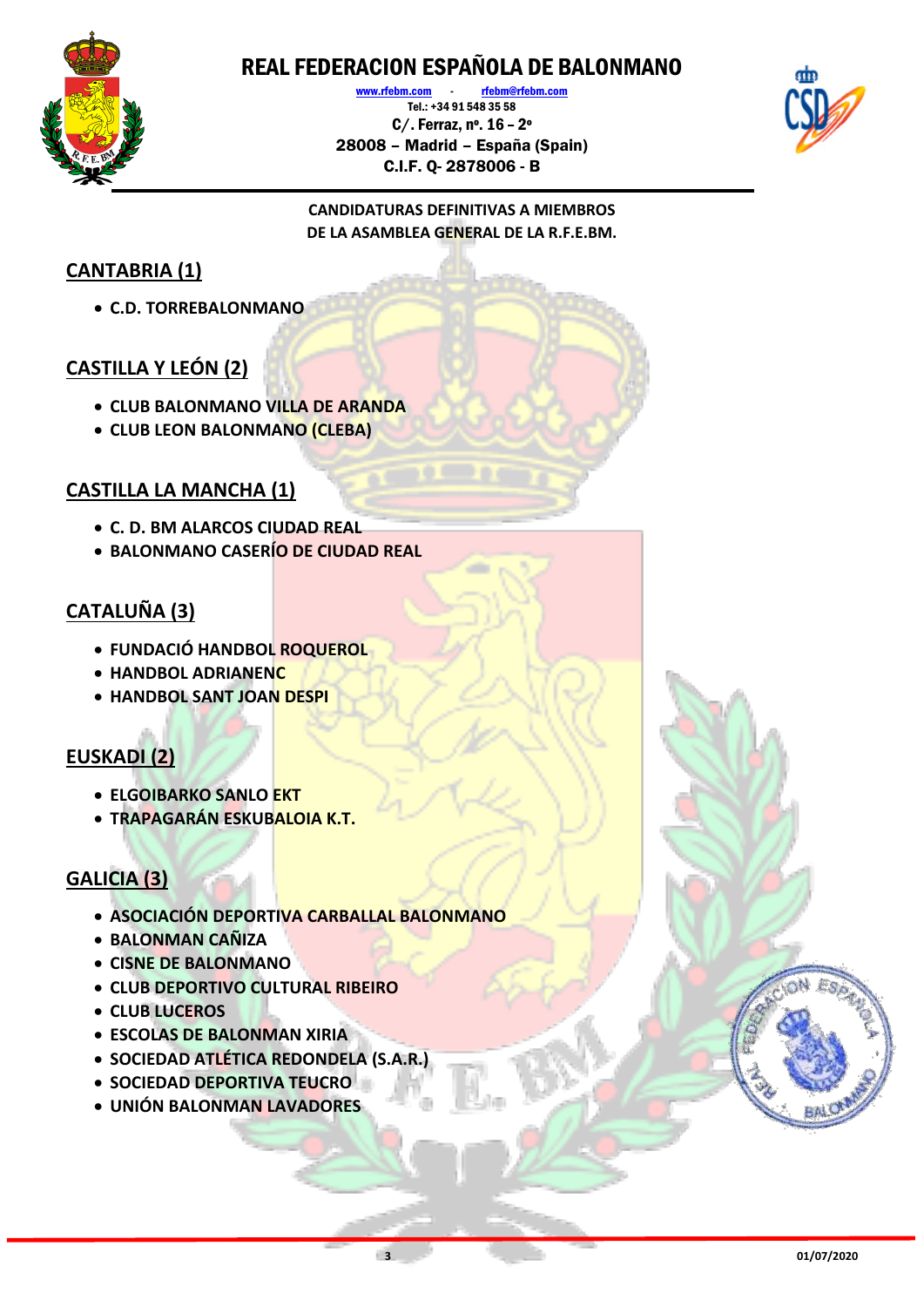

[www.rfebm.com](http://www.rfebm.com/) - [rfebm@rfebm.com](mailto:rfebm@rfebm.com) Tel.: +34 91 548 35 58 C/. Ferraz, nº. 16 – 2º 28008 – Madrid – España (Spain) C.I.F. Q- 2878006 - B



**CANDIDATURAS DEFINITIVAS A MIEMBROS DE LA ASAMBLEA GENERAL DE LA R.F.E.BM.**

#### **MADRID (1)**

- **CLUB BALONMANO GETASUR**
- **AGRUPACION DEPORTIVA ESCUELA DE BALONMANO VILLAVERDE**

#### **MELILLA (1)**

**CLUB DEPORTIVO MELILLA VIRGEN DE LA VICTORIA**

#### **MURCIA (1)**

**BALONMANO MURCIA**

#### **NAVARRA (1)**

**CLUB BALONMANO UHARTE ESKUBALOIA TALDEA**

#### **PRINCIPADO DE ASTURIAS (1)**

- **BALONMANO GIJÓN**
- **REAL GRUPO CULTURA COVADONGA**

#### **RIOJA, LA (1)**

**CLUB BALONMANO SPORTING LA RIOJA**

#### **COMUNIDAD DE VALENCIA (3)**

- **DEPORTIVO AGUSTINOS DE ALICANTE**
- **CLUB BALONMANO MARE NOSTRUM TORREVIEJA**
- **CLUB DEPORTIVO ORRIOLS MARNI**

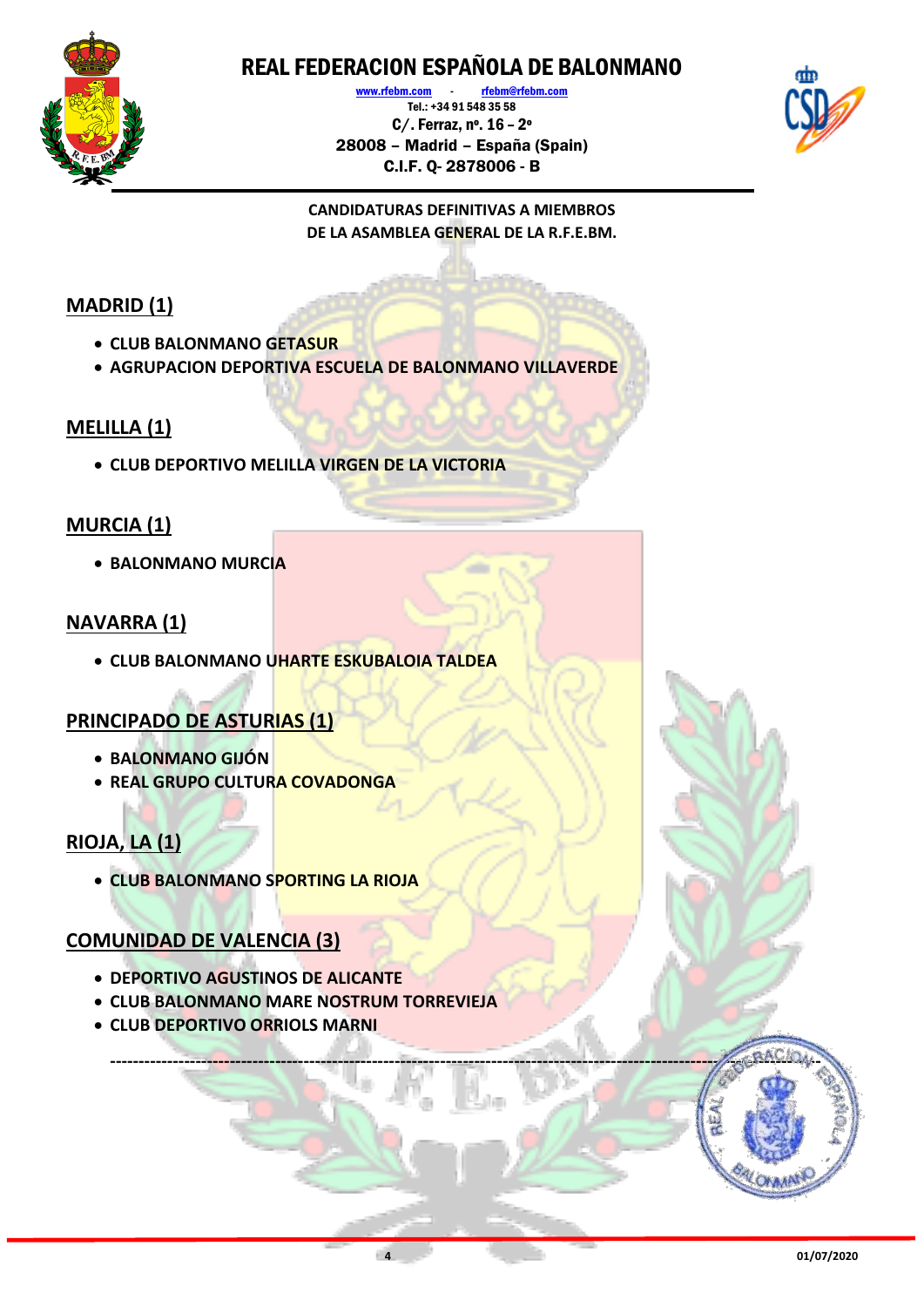

[www.rfebm.com](http://www.rfebm.com/) [rfebm@rfebm.com](mailto:rfebm@rfebm.com) Tel.: +34 91 548 35 58 C/. Ferraz, nº. 16 – 2º 28008 – Madrid – España (Spain) C.I.F. Q- 2878006 - B



**CANDIDATURAS DEFINITIVAS A MIEMBROS DE LA ASAMBLEA GENERAL DE LA R.F.E.BM.**

# **CANDIDATURAS DEFINITIVAS A MIEMBROS DE LA ASAMBLEA GENERAL DE LA R.F.E.BM.**

## **ESTAMENTO DE JUGADORES**

ONMAN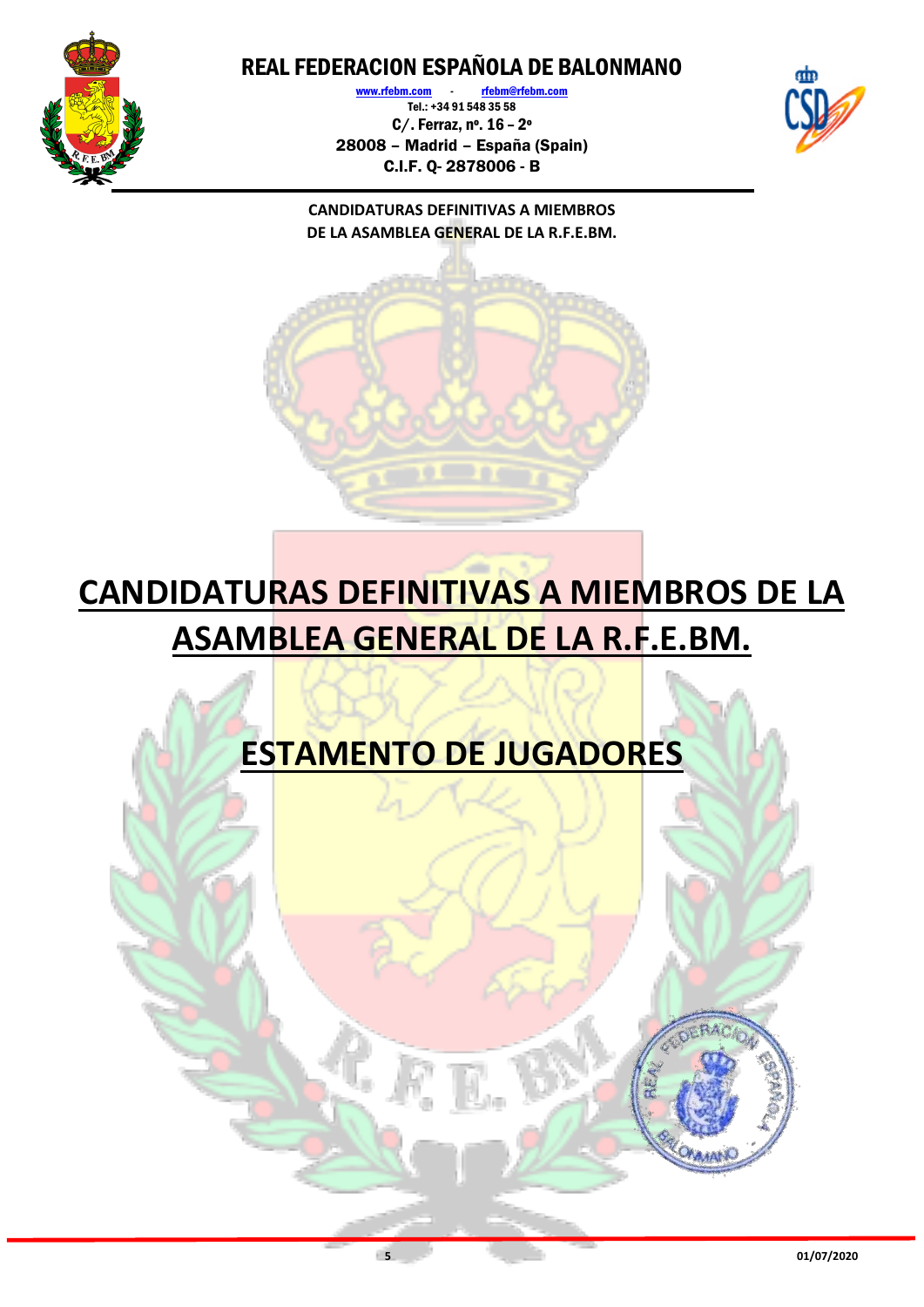

[www.rfebm.com](http://www.rfebm.com/) - [rfebm@rfebm.com](mailto:rfebm@rfebm.com) Tel.: +34 91 548 35 58 C/. Ferraz, nº. 16 – 2º 28008 – Madrid – España (Spain) C.I.F. Q- 2878006 - B



**CANDIDATURAS DEFINITIVAS A MIEMBROS DE LA ASAMBLEA GENERAL DE LA R.F.E.BM.**

### **JUGADORES DE ALTO NIVEL (5)**

- **SILVIA ARDERIUS MARTÍN**
- **MERCEDES CASTELLANOS SOANEZ**
- **PAULA GARCIA AVILA**
- **SILVIA NAVARRO GIMÉNEZ**
- **ADRIÁ ORTOLÁ LÓPEZ**
- **JOSE MIGUEL SÁNCHEZ MALIA**
- **JUAN ANTONIO VÁZQUEZ DIZ**
- **DARLY ZOQBI DE PAULA**

### **JUGADORES (13)**

- **ROSA ELENA ÁLVAREZ GARCÍA**
- **NURIA ANDREU SEMPERE**
- **TERESA ÁLVAREZ RUIZ**
- **SERGIO BERRIOS MARTOS**
- **ALBERTO CASTRO DUARTE**
- **GONZALO MANUEL CERVERA PÉREZ DE VARGAS**
- **ODALYS ESCALONA IGLESIAS**
- **MERIEM EZBIDA BEJARANO**
- **MARÍA FLORES ADSUARA**
- **OSCAR GARCÍA SÁNCHEZ**
- **ANA GONZÁLEZ SÁNCHEZ**
- **SARA HERNÁNDEZ TORRICO**
- **SOLEDAD LÓPEZ JIMÉNEZ**
- **IVÁN JOSÉ MONTOYA MARTÍNEZ**
- **PAULINA PÉREZ BUFORN**
- **IKER SERRANO MATÍAS**
- **NEKANE TERES RODANES**
- **PAULA MARÍA VALDIVIA MONTSERRAT**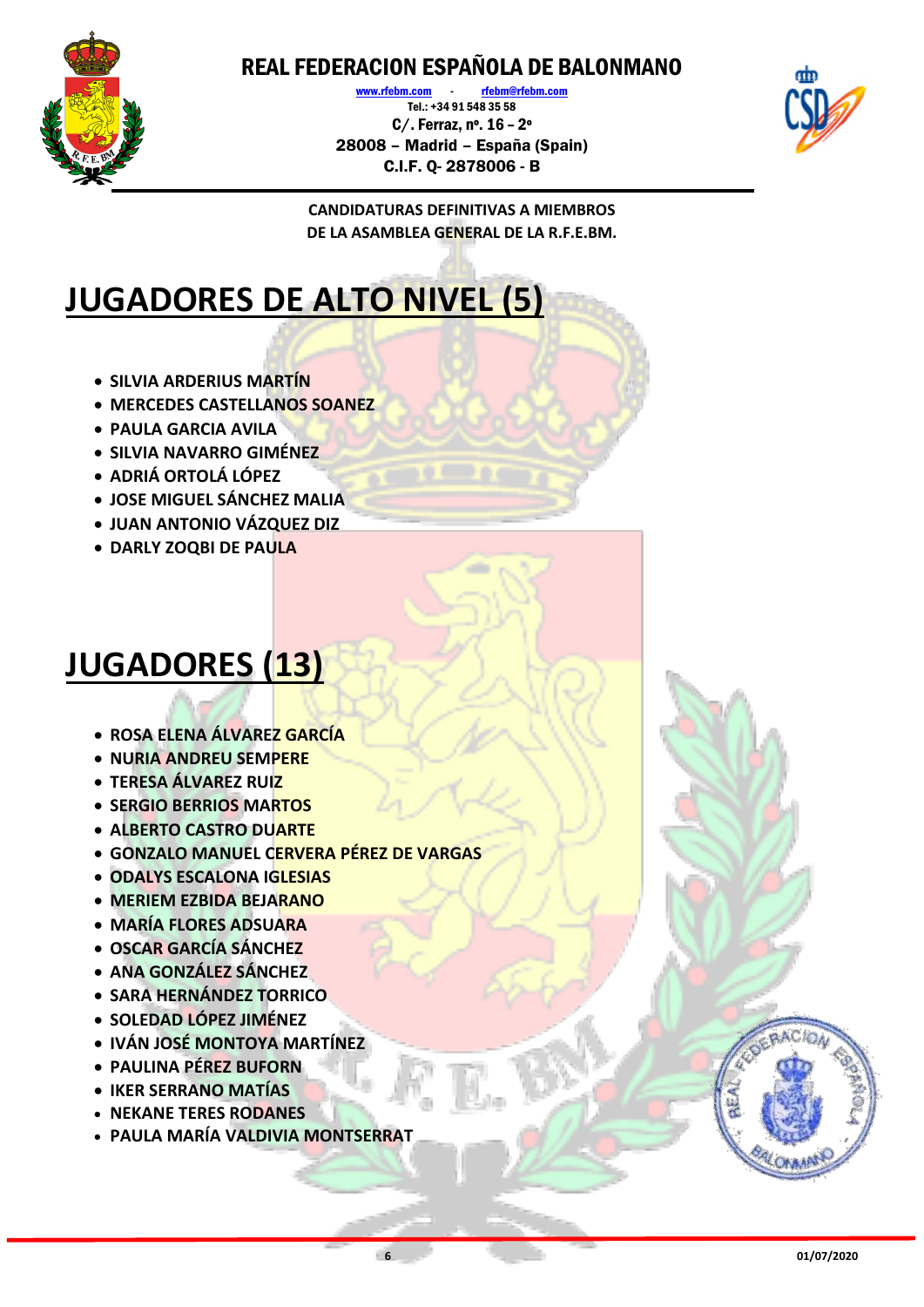

[www.rfebm.com](http://www.rfebm.com/) - [rfebm@rfebm.com](mailto:rfebm@rfebm.com) Tel.: +34 91 548 35 58 C/. Ferraz, nº. 16 – 2º 28008 – Madrid – España (Spain) C.I.F. Q- 2878006 - B



**CANDIDATURAS DEFINITIVAS A MIEMBROS DE LA ASAMBLEA GENERAL DE LA R.F.E.BM.**

## **CANDIDATURAS DEFINITIVAS A MIEMBROS DE LA ASAMBLEA GENERAL DE LA R.F.E.BM.**

### **ESTAMENTO DE ENTRENADORES**

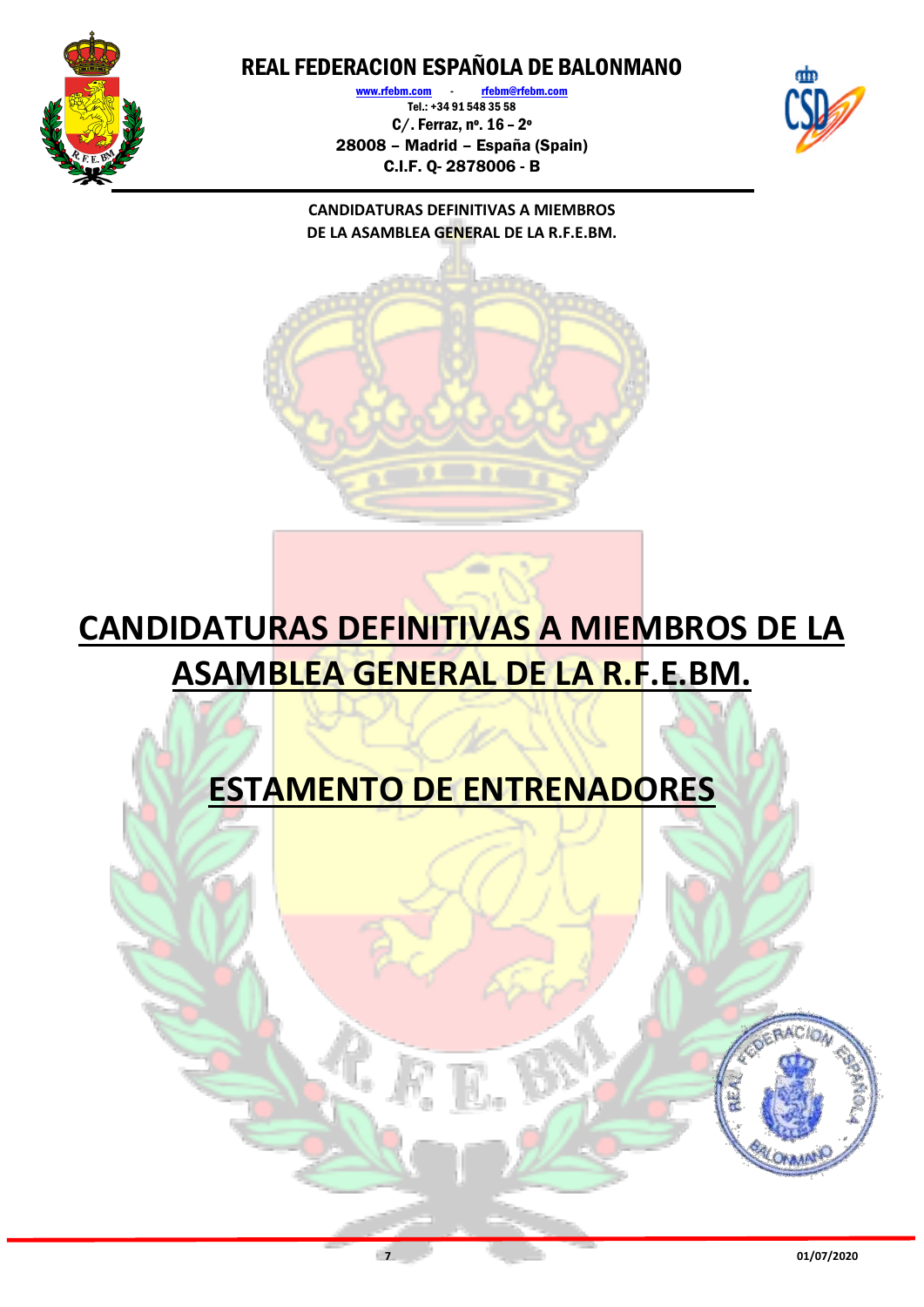

[www.rfebm.com](http://www.rfebm.com/) [rfebm@rfebm.com](mailto:rfebm@rfebm.com) Tel.: +34 91 548 35 58 C/. Ferraz, nº. 16 – 2º 28008 – Madrid – España (Spain) C.I.F. Q- 2878006 - B



**CANDIDATURAS DEFINITIVAS A MIEMBROS DE LA ASAMBLEA GENERAL DE LA R.F.E.BM.**

## **ENTRENADORES DE ALTO NIVEL (3)**

- **CRISTINA CABEZA GUTIÉRREZ**
- **JOSÉ IGNACIO PRADES PONS**
- **ALBERTO SUÁREZ MENÉNDEZ**

### **ENTRENADORES (8)**

- **JUAN LUÍS ARNEDILLO ESCUCHURI**
- **IGNACIO GONZÁLEZ DÍEZ**
- **LIDIA JIMÉNEZ GARCÍA**
- **FRANCISCO JAVIER MÁRQUEZ VILLAREJO BENAVIDES**
- **PEDRO JOSÉ MORENO CALVO**
- **XAVIER PASCUAL FUERTES**
- **JUAN ÁNGEL PERDIGÓN SÁNCHEZ**
- **MIGUEL ANGEL RODRIGUEZ SANTANA**

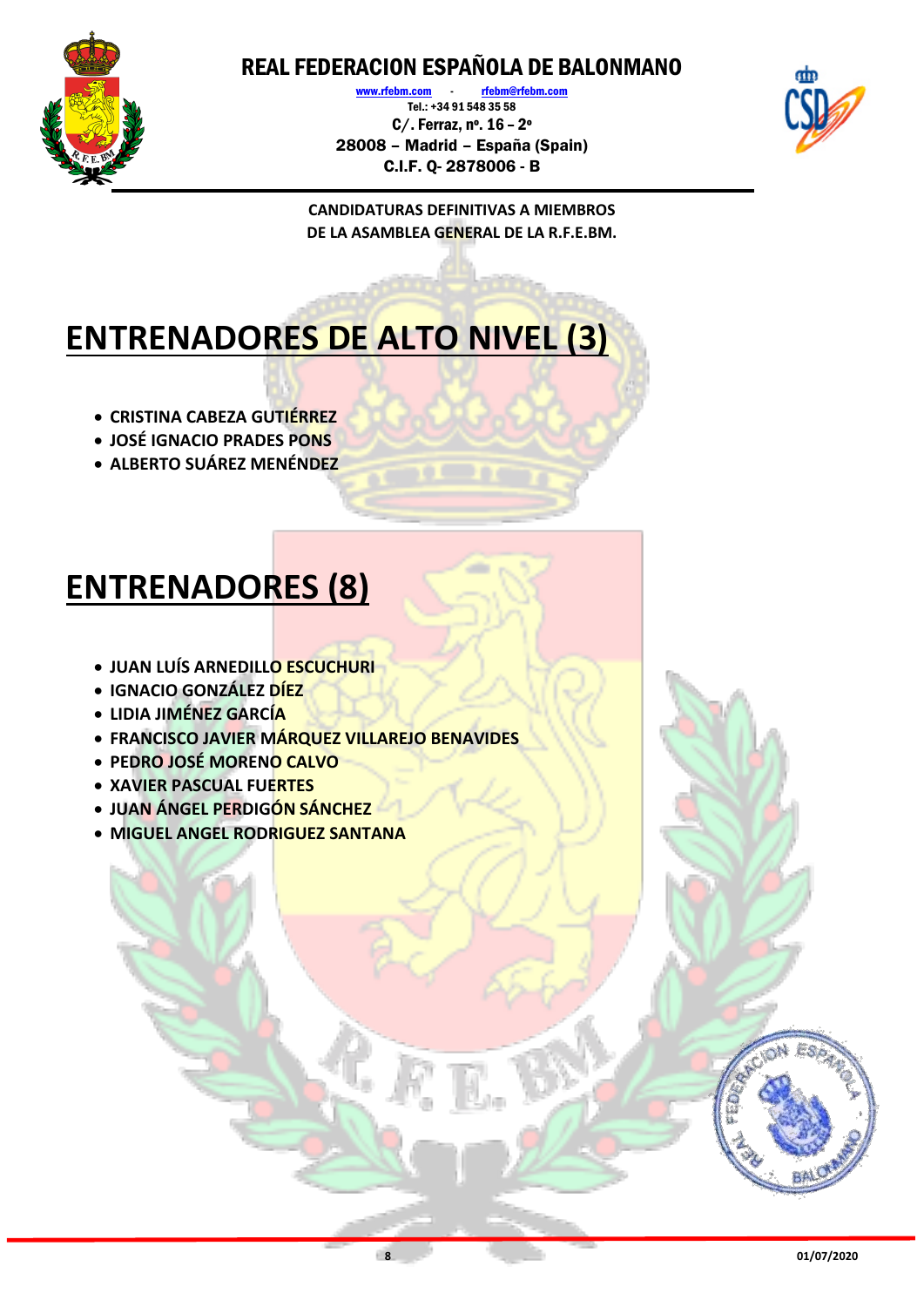

[www.rfebm.com](http://www.rfebm.com/) [rfebm@rfebm.com](mailto:rfebm@rfebm.com) Tel.: +34 91 548 35 58 C/. Ferraz, nº. 16 – 2º 28008 – Madrid – España (Spain) C.I.F. Q- 2878006 - B



**CANDIDATURAS DEFINITIVAS A MIEMBROS DE LA ASAMBLEA GENERAL DE LA R.F.E.BM.**

## **CANDIDATURAS DEFINITIVAS A MIEMBROS DE LA ASAMBLEA GENERAL DE LA R.F.E.BM.**

### **ESTAMENTO DE ÁRBITROS**